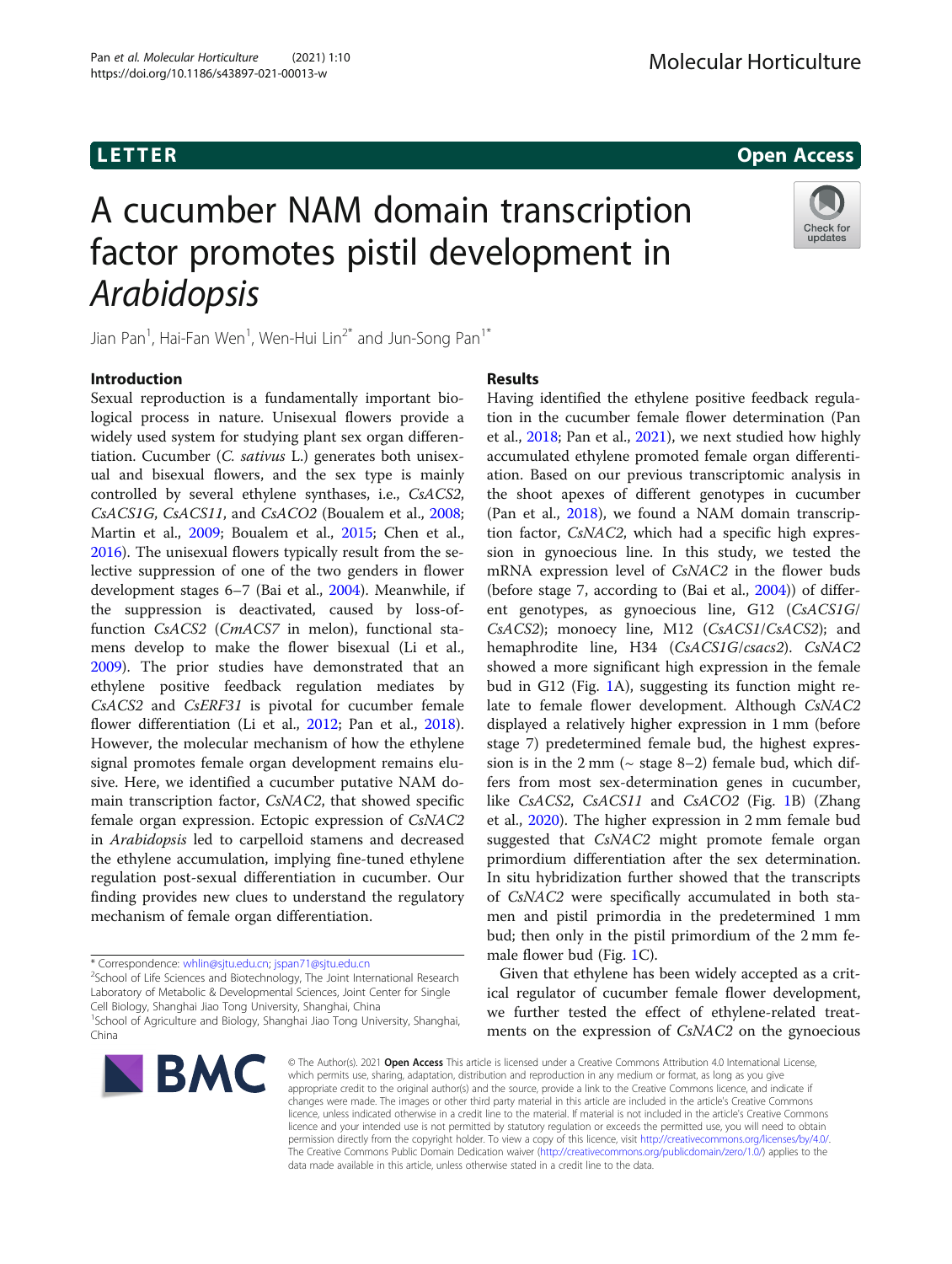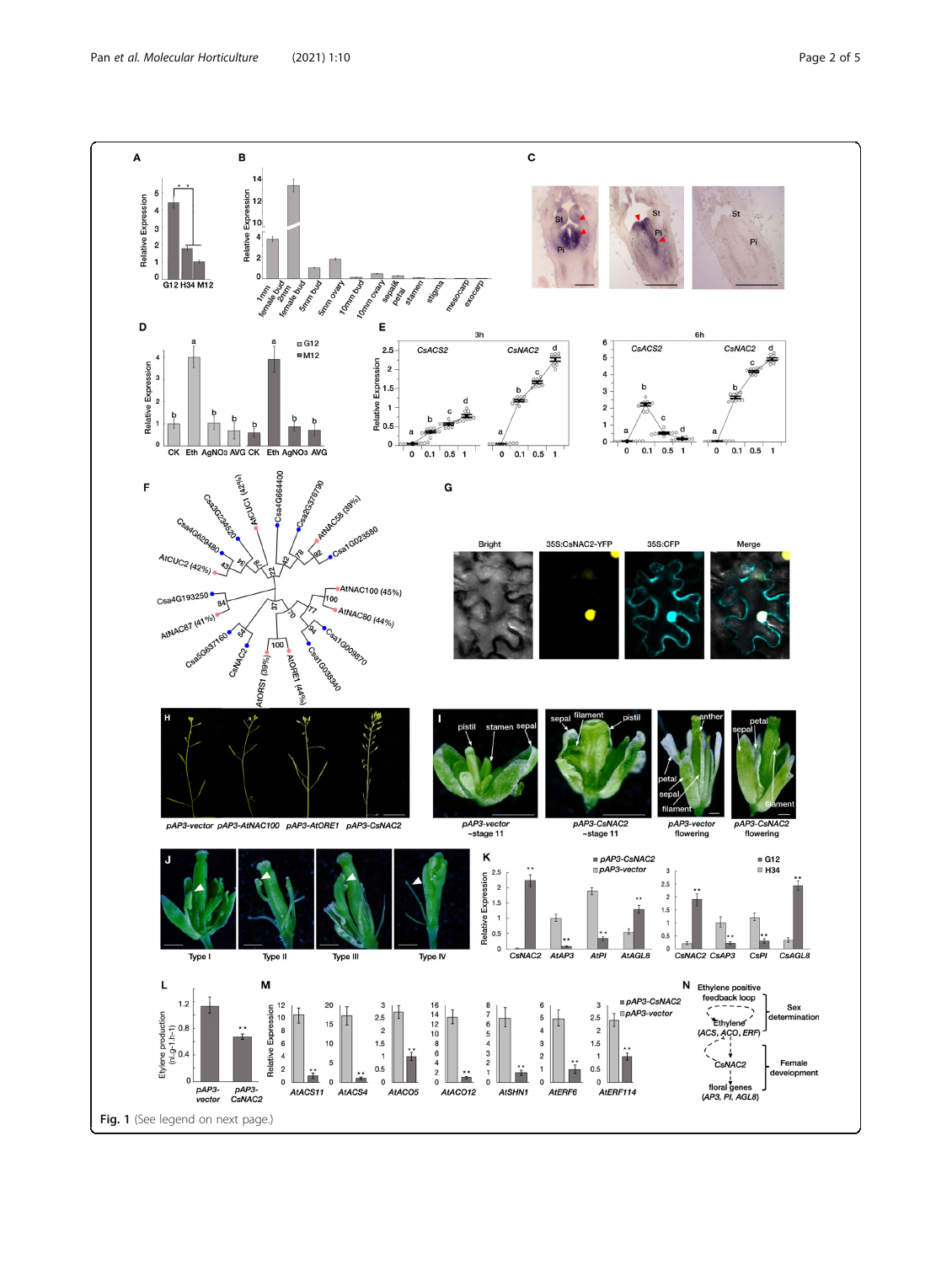#### <span id="page-2-0"></span>(See figure on previous page.)

Fig. 1 A Expression analysis of CsNAC2 in 1 mm buds of different genotype cucumber lines. Gynoecious line, G12 (CsACS1G/CsACS2); monoecy line, M12 (CsACS1/CsACS2); and hemaphrodite line, H34 (CsACS1G/csacs2). Error bars represent the SD from three biological replicates, and asterisks indicate significant differences in different treatments (t-test, \*\*  $p$  value < 0.01). **B** Spatial-temporal expression patterns of CsNAC2 in female development. Temporal expression patterns at different stages of female bud (1, 2, 5, and 10 mm buds were divided into 5 mm bud, 5 mm ovary, 10 mm bud, and 10-mm ovary, respectively) and spatial expression patterns of petal, stamen, stigma, mesocarp, and exocarp. Error bars represent the SD from three biological replicates. C In situ hybridization of CsNAC2 in gynoecy cucumber buds. Hybridization with antisenseprobe in stage 7 (left), stage 8–2 (middle). Red arrows indicate hybridization signal. Hybridization with sense-probe presents in right. St: stamen, Pi: pistil. Bar = 200 µm. D Expression patterns of CsNAC2 in shoot apices of the chemical treatments and control cucumber lines. Eth: ethephon, AgNO3: silver nitrate, AVG: aminoethoxyvinyl-glycine. Error bars represent the SD from three biological replicates. Different letters (a, b) indicate significant differences (one-way ANOVA, p value < 0.01). E Expression level of CsNAC2 and CsACS2 in cucumber shoot apices of different concentrations treatment. Apical shoots of four-leaf stage seedlings were soaked in water containing 0, 0.1, 0.5, and 1.0 mM ethephon for 3 and 6 h, respectively. The circle indicates the expression of 10 biological replicates. The letters indicate the difference between each other p value < 0.01 in (a, b), (b, c) and (c, d) from t-test. F An unrooted phylogenetic tree of CsNAC2 from Arabidopsis and cucumber. The phylogenetic tree was constructed by the Neighbor-Joining method with 1000 bootstrap sampling. Bar represents patristic distances. G Subcellular localization of CsNAC2. Subcellular localization of CsNAC2-YFP fusion proteins in tobacco leaves. 35S:CFP indicates a marker for nuclear localization signal. H Phenotype result of Arabidopsis transgenic individual. Phenotypes of transgenic plants are T2 generation. All transgenic plants in different individual lines share the same phenotype, and only one line shows in result. I Floral organs phenotype of Arabidopsis transgenic individual. Flower bud phenotype of pAP3-vector and pAP3-CsNAC2 in stage 11(left) and flowering time (right). Bar = 0.2 cm. J The four types phenotypes of pAP3-CsNAC2 flower buds. Type I, normal looking but non-functional stamen, with papillar tissue on the tips. Type II, carpelloid stamen fuse with carpel. Type III, a carpelloid stamen not fuse with carpel. Type IV, no stamens and abnormal carpel. The white arrows indicate the abnormal floral organs. Bars = 0.2 cm. K Expression level of floral genes in transgenic Arabidopsis (left) and cucumber (right) plants. Error bars represent the SD from three biological replicates, and asterisks indicate significant differences in different treatments (t-test, \*\* p value < 0.01). L Ethylene production in pAP3-CsNAC2 the transgenic Arabidopsis plants. Error bars represent the SD from four biological replicates, and asterisks indicate significant differences in different treatments (Student's t-test, \*\*  $p$  value < 0.01). M Expression level of ethylene related genes in the transgenic Arabidopsis. Error bars represent the SD from three biological replicates, and asterisks indicate significant differences in different transgenic plants (t-test, \*\* p value < 0.01). N Model of CsNAC2 functions during the development of female flowers in Arabidopsis and cucumber. The ethylene signal activated by the positive feedback loop induces the expression of CsNAC2. CsNAC2 then promotes female organ development via activates floral genes in an unknown way, and represses the ethylene related genes to avoid an excessive ethylene effect in the flower bud

and monoecious cucumber lines.  $AgNO<sub>3</sub>$  and AVG are known to interfere with ethylene action, and their application promoted the conversion of female flowers into male flowers. The results showed that the expression of CsNAC2 was not significantly changed in AgNO3 and AVG treatments. However, ethephon could induce the CsNAC2 expression in both gynoecious and monoecious lines (Fig. 1D). Therefore, we further tested the expression level of CsACS2, as a marker of female flower initiation, in different concentration ethephon treatments. We found CsACS2 was promoted under low level (0.1 mM) and was inhibited under high level (0.5 and 1 mM) (Fig. 1E), which was consistent with the prior study (Li et al., [2012\)](#page-3-0). However, the expression pattern of CsNAC2 was not followed that of CsACS2, and instead displayed a positive correlation with the ethylene concentration (Fig. 1E).

The result of phylogenetic analysis suggested that CsNAC2 has a relatively closer evolutionary relationship with AtNAC100 (45%), AtORE1 (44%), and AtNAC80 (44%) in amino acid sequence (Fig. 1F). Subcellular localization analysis indicated that CsNAC2 was localized in the nucleus, which suggested a putative transcription factor (Fig. 1G). To determine if CsNAC2 has a role in regulation of female organ differentiation, we constructed transgenic Arabidopsis plants with the organ-specific expression of CsNAC2 under the control of an AtAP3 promoter, which specifically expressed in

stamens. To verify the potentially distinguish function of CsNAC2 in promoting female development, we used the AtAP3 promoter drove AtNAC100, AtORE1 (ORE-SARA1) and the empty vector as controls (Fig. 1H). The phenotype of the pAP3-CsNAC2 transgenic Arabidopsis plants showed that stamen and petal development were significantly altered, resulting in male sterility (23 out of 24 individuals) (Fig. 1I). For every individual among the 23 transgenic plants, four types of stamens could be classified according to their morphology. Type I  $({\sim}38\%)$ : normal-looking but non-functional stamen, with papillar tissue on the tips. Type II  $({\sim}21\%)$ : carpelloid stamen partially fuse with carpel. Type III  $({\sim} 29\%)$ : a carpelloid stamen did not fuse with the carpel. Type IV  $($   $\sim$  12%): no stamens and abnormal carpel (Fig. 1J). We performed pollination tests to confirm whether CsNAC2 expression affected the pistil development and found that the transgenic *Arabidopsis* plants could generate fertile offspring. The above results indicated that the ectopic expression of CsNAC2 with AP3 promoter promotes female organ differentiation, which is conserved with the condition in cucumber. The B gene, i.e., AP3 and PI, are known as the ruler of stamen and petal development (Bowman et al., [1991](#page-3-0)). Thus, we tested the expression level of AtAP3 and AtPI in pAP3-CsNAC2 Arabidopsis plants and found that both of them were significantly downregulated. This is consistent with reduced expression of CsAP3 and CsPI in gynoecious (G12) vs. hermaphrodite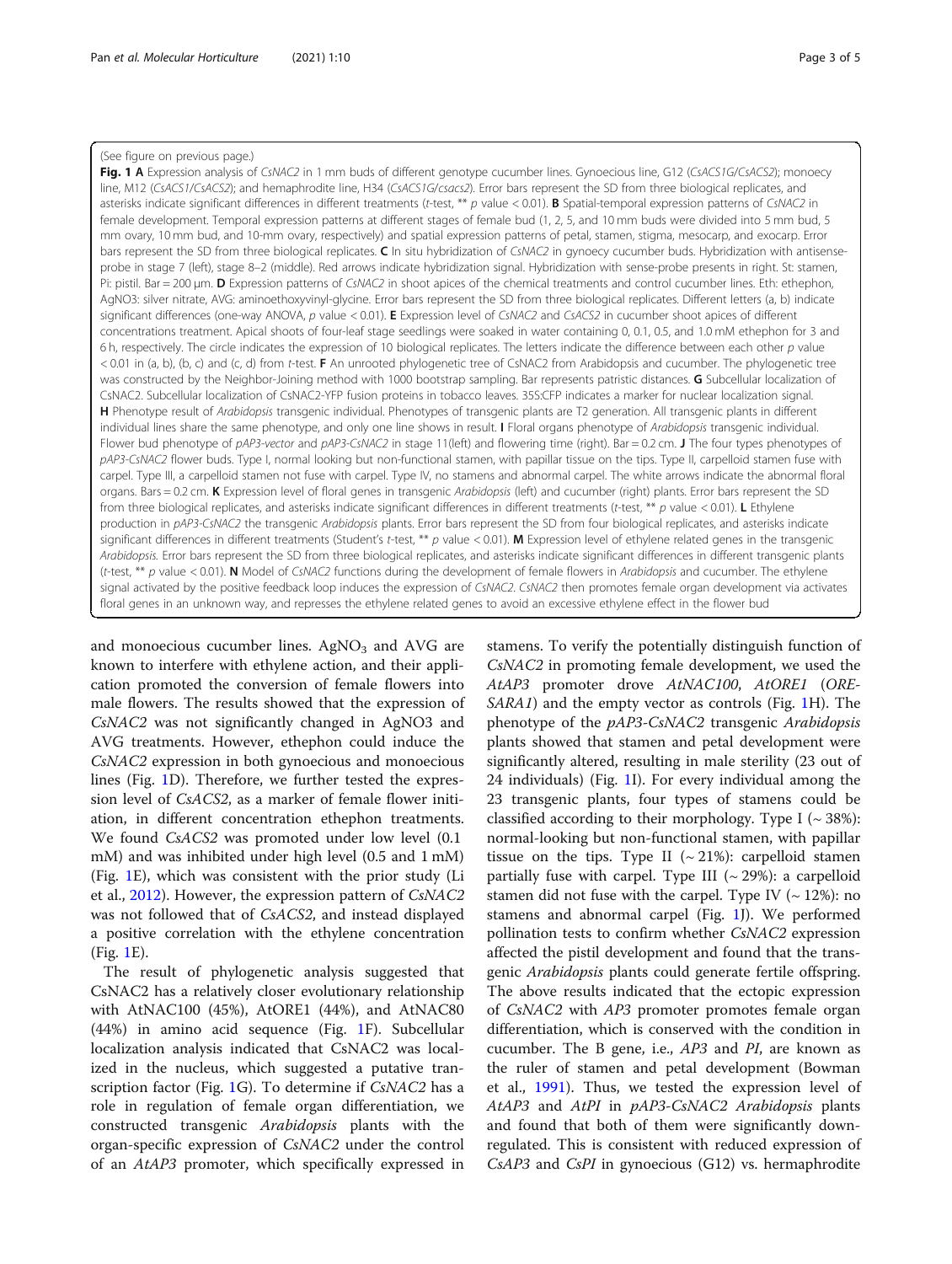<span id="page-3-0"></span>(H34) cucumber lines (Fig. [1K](#page-2-0)). Notably, AtAGL8, which controls the carpel development and fruit cell differentiation in Arabidopsis (Gu et al., 1998), showed two-folds upregulated in  $pAP3$ -CsNAC2 plants, and its ortholog CsAGL8 showed a similar upregulated expression in gynoecious cucumber line (G12 vs. H34 in Fig. [1](#page-2-0)K). The above results suggested that the regulatory mechanism of female organ promotion might be conserved in Arabidopsis and cucumber. Furthermore, we found CsNAC2 showed a DNA binding activation but cannot directly interact with the promoter of AP3, PI, or AGL8, via yeast one-hybrid and dual-luciferase assay (Supplemental Information Fig. S1).

Given the important role that ethylene plays in cucumber female flower development, we tested the ethylene productivity in the transgenic Arabidopsis flower buds. The results indicated ethylene production was significantly decreased in pAP3-CsNAC2 (Fig. [1L](#page-2-0)), suggesting that the expression of CsNAC2 suppressed the ethylene accumulation. We next investigated the expression level of several ethylene synthetases (ACSs and ACOs) and ethylene response factors (ERFs), and found that AtACS11, AtACS4, AtACO5, AtACO12, AtSHN1, AtERF6, and AtERF114 were significantly downregulated in pAP3-CsNAC2 plants (Fig. [1](#page-2-0)M). Thus, our combined data suggest that CsNAC2 is downstream of ethylene signal, and it may function in repressing male organ development and inducing female organ development, and regulating ethylene production (Fig. [1](#page-2-0)N).

## **Discussion**

In the last decades, sufficient evidence has been reported to support ethylene promotes cucumber female flower development; however, we still gain little knowledge about the regulatory mechanism of how ethylene selectively promoting floral gene expression to produce the proper unisexual flower. In this study, we demonstrated the role of CsNAC2 in responding to the upstream ethylene signal and promoting female organ development, meanwhile limiting the accumulation of ethylene produce (Fig. [1N](#page-2-0)). This result is consistent with the hypothesis that the amplified ethylene signal, which decides female initiation, should be limited to a certain level to avoid damaging organ primordium development (Li et al., 2012; Pan et al., [2018](#page-4-0)). Besides, our results imply that CsNAC2 may act as a repressor to arrest the stamen development via indirectly down-regulating AP3 and PI in both cucumber and Arabidopsis (Fig. [1](#page-2-0)K), meanwhile promotes the pistil development. Our data provided evidence to link CsNAC2 expression pattern to female flower development in cucumber, and revealed a "carpelloid stamens" phenotype led by ectopic expressing CsNAC2 in Arabidopsis, which could help to understand the regulatory mechanism downstream of ethylene signaling in female floral organ development.

#### Supplementary Information

The online version contains supplementary material available at [https://doi.](https://doi.org/10.1186/s43897-021-00013-w) [org/10.1186/s43897-021-00013-w](https://doi.org/10.1186/s43897-021-00013-w).

#### Additional file 1.

#### Acknowledgements

Not applicable.

#### Authors' contributions

J.P., and H.F.W. performed the research; J.S.P. and W.L. designed the project; J.P., and W.H.L. wrote the manuscript. All authors discussed the results and commented on the manuscript. The author(s) read and approved the final manuscript.

#### Funding

This work was supported by the Natural Science Foundation of China (grant nos. 31772308 and 31272185).

#### Availability of data and materials

All data generated or analyzed during this study are included in this published article.

#### **Declarations**

Ethics approval and consent to participate Not applicable.

#### Consent for publication

Not applicable.

#### Competing interests

The authors declare that they have no competing interests.

#### Received: 10 February 2021 Accepted: 3 July 2021 Published online: 15 September 2021

#### References

- Bai S-L, Peng Y-B, Cui J-X, Gu H-T, Xu L-Y, Li Y-Q, et al. Developmental analyses reveal early arrests of the spore-bearing parts of reproductive organs in unisexual flowers of cucumber (Cucumis sativus L.). Planta. 2004;220(2):230– 40. <https://doi.org/10.1007/s00425-004-1342-2>.
- Boualem A, Fergany M, Fernandez R, Troadec C, Martin A, Morin H, et al. A conserved mutation in an ethylene biosynthesis enzyme leads to Andromonoecy in melons. Science. 2008;321(5890):836–8. [https://doi.org/1](https://doi.org/10.1126/science.1159023) [0.1126/science.1159023](https://doi.org/10.1126/science.1159023).
- Boualem A, Troadec C, Camps C, Lemhemdi A, Morin H, Sari M-A, et al. A cucurbit androecy gene reveals how unisexual flowers develop and dioecy emerges. Science. 2015;350(6261):688–91. [https://doi.org/10.1126/science.aa](https://doi.org/10.1126/science.aac8370) [c8370](https://doi.org/10.1126/science.aac8370).
- Bowman JL, Smyth DR, Meyerowitz EM. Genetic interactions among floral homeotic genes of Arabidopsis. Dev Camb Engl. 1991;112:1–20.
- Chen H, Sun J, Li S, Cui Q, Zhang H, Xin F, et al. An ACC oxidase gene essential for cucumber carpel development. Mol Plant. 2016;9(9):1315–27. [https://doi.](https://doi.org/10.1016/j.molp.2016.06.018) [org/10.1016/j.molp.2016.06.018.](https://doi.org/10.1016/j.molp.2016.06.018)
- Gu Q, Ferrándiz C, Yanofsky MF, Martienssen R. The FRUITFULL MADS-box gene mediates cell differentiation during Arabidopsis fruit development. Dev Camb Engl. 1998;125:1509–17.
- Li Z, Huang S, Liu S, Pan J, Zhang Z, Tao Q, et al. Molecular isolation of the M gene suggests that a conserved-residue conversion induces the formation of bisexual Flowers in cucumber plants. Genetics. 2009;182(4):1381–5. [https://](https://doi.org/10.1534/genetics.109.104737) [doi.org/10.1534/genetics.109.104737](https://doi.org/10.1534/genetics.109.104737).
- Li Z, Wang S, Tao Q, Pan J, Si L, Gong Z, et al. A putative positive feedback regulation mechanism in CsACS2 expression suggests a modified model for sex determination in cucumber (Cucumis sativus L.). J Exp Bot. 2012;63(12): 4475–84. <https://doi.org/10.1093/jxb/ers123>.